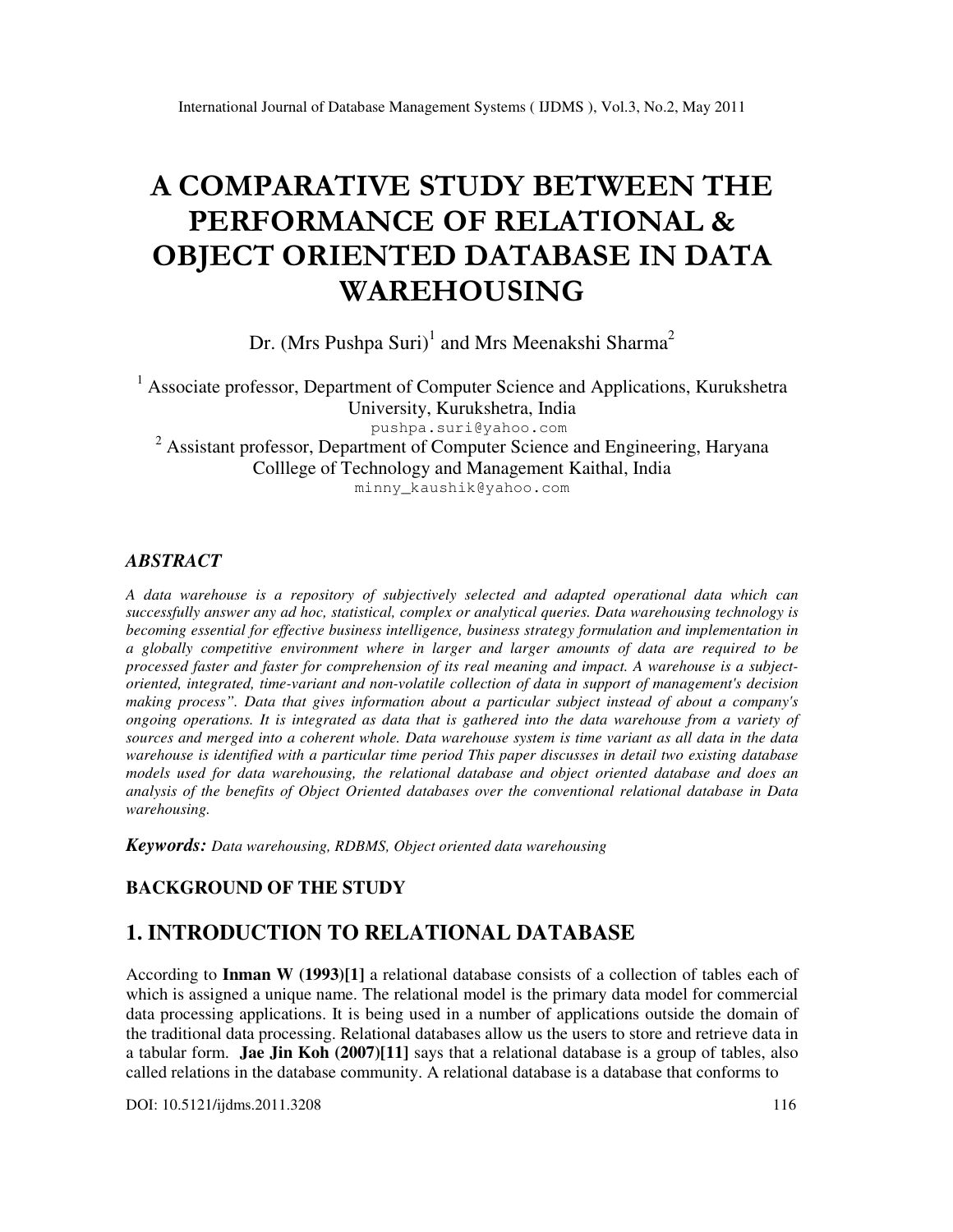the relational model and could also be defined as a set of relations or a database built in an RDMS. The below figure shows the relational database:



### **Source: Mary E S (1992), ODBMS vs. Relational Object-Oriented Programming, SAGE, London**

A relational database management system is a system that manages data using the relational model. Most current RDMS for example My SQL, Oracle, Microsoft SQL Server, and PostgreSQL are more accurately called SQL database management products. A database based on the relational model is developed by E F Codd. A relational database allows the definition of data structures, storage and retrieval operations and integrity constraints. In such a database the data and the relations between them are organized in tables. A table is a collection of records and each record in a table contains the same fields. In common practice relational databases have become the most significant and central platforms for data management and query solving in the current computing field. O matter which software application o online websites relational databases are employed to control data manipulation. The accuracy and efficiency of query solving is an issue of concern and has been improved among various database systems. However with increasingly complex requirements for queries from the customers a problem is triggered ad combinational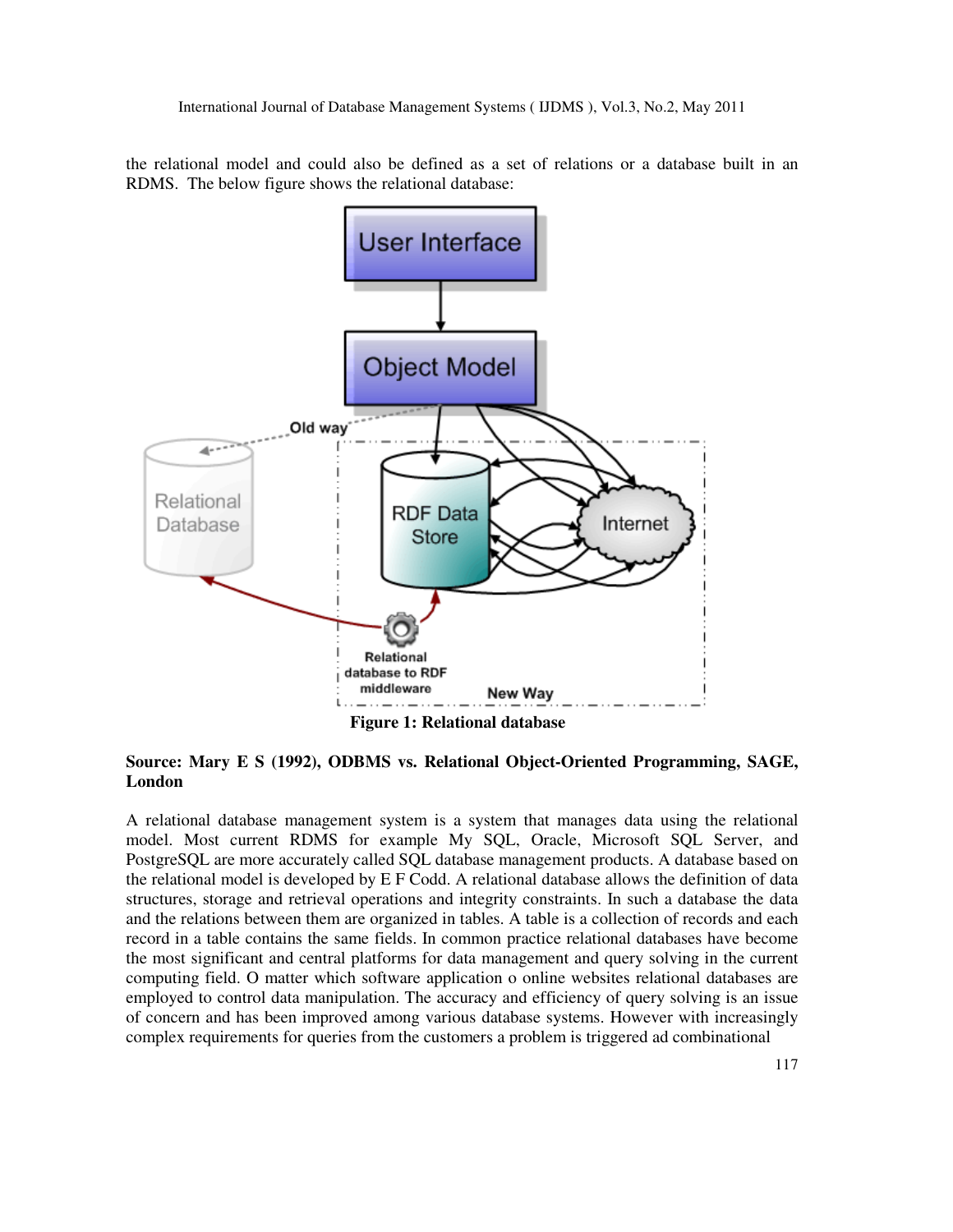queries cannot be efficiently solved by the conventional relational database system. Current RDMS need much more time and effort to evaluate complex combinational queries. The definition of a combinational query is a request for tuples from multiple relations that satisfy a conjunction of constraints on tuple attribute values.

**Darter C J (1985)** [2] says that the relational model represents the database as a collection of relations. Each relation corresponds to a table of values or to some extent a flat file of records. The terms that were previously used to describe the database properties ad functions lacked the precision necessary for the formal theory that Codd was proposing. So a new set of terminology had to be evolved. The following tables give a list of the relational terms and their corresponding informal equivalents.

| <b>Relational terms</b> | Previously used terms |
|-------------------------|-----------------------|
| Relation                | Table                 |
| Tuple                   | Row, Record           |
| Cardinality             | Number of Rows        |
| Attribute               | Column, Field         |
| Degree                  | Number of Columns     |
| Primary Key             | Unique Identifier     |
| Domain                  | Set of Legal Values   |

The relational database management systems are based on the relational model. In the relational model the data and the relationships among data are represented by a collection of tables. A row in a table represents a relationship among a set of values. There is a similarity between the concept of table and the mathematical concept of relation.

## **2. WHAT IS DATA WAREHOUSING?**

**Mary S L (1995)[3]** says that a data warehouse is a repository of subjectively selected and adapted operational data which can successfully answer any ad hoc, statistical, complex or analytical queries. It is situated at the centre of a decision support system of an organization ad contains historical integrated data., both summarized and detailed information common to the entire organization. Data warehousing technology is becoming essential for effective business intelligence, business strategy formulation and implementation in a globally competitive environment where in larger and larger amounts of data are required to be processed faster and faster for comprehension of its real meaning and impact. Data warehousing enables easy organization and maintenance of large data in addition to fast retrieval and analysis in the manner and depth required from time to time. The below figure shows the general diagram of data warehouse: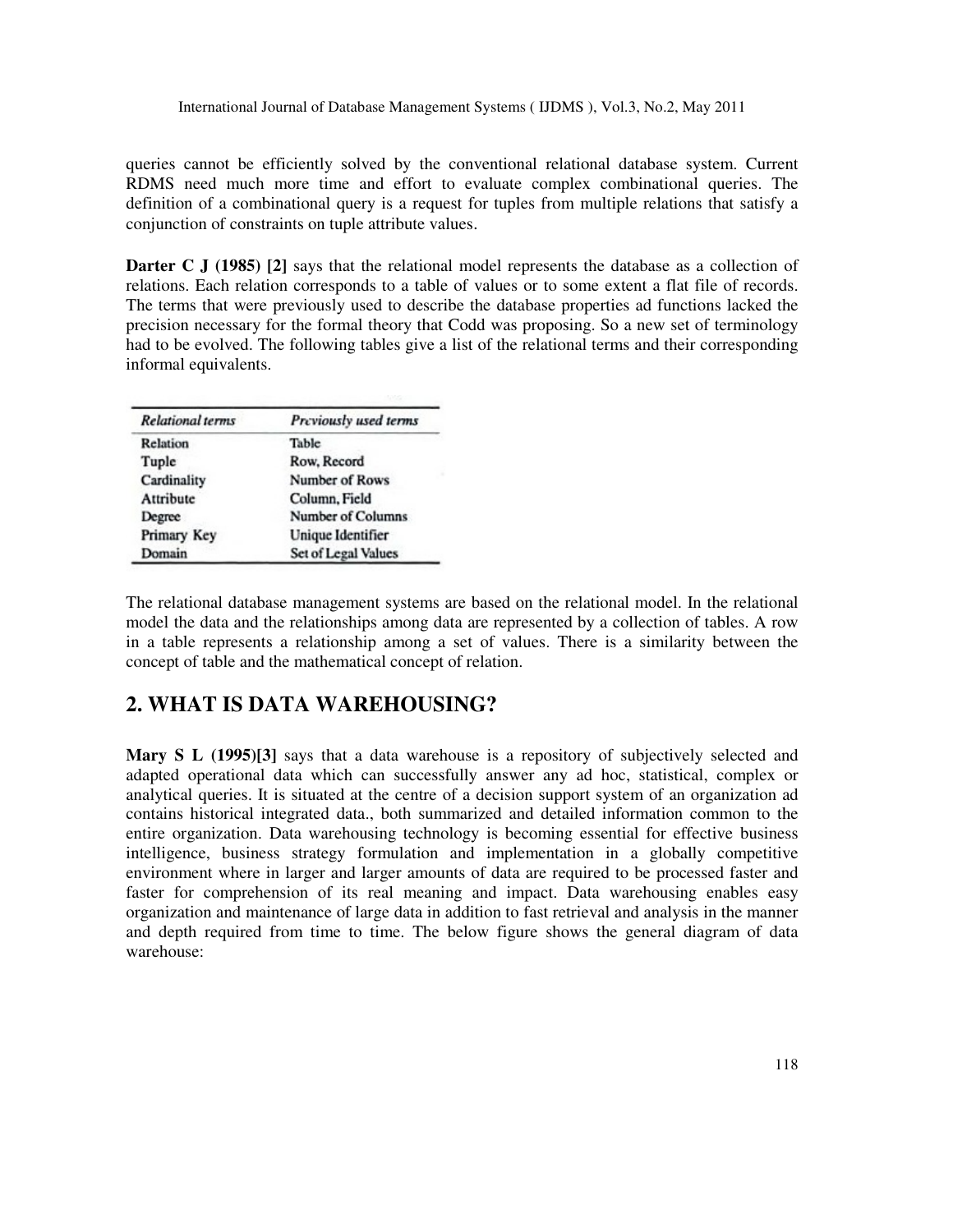

**Figure 2: Data Warehouse Source: Website, Argowiki.com** 

A data warehouse is a powerful database model that significantly enhances the user's ability to quickly analyze large, multidimensional data sets. It cleanses and organizes data to allow users to make business decisions based on facts. Hence the data in the data warehouse must have strong analytical characteristics. Creating data to be analytical requires that it be subject oriented, integrated, time referenced and on volatile.

### **1. Subject Oriented Data:**

According to **Arthur M K (1993)[4]** data warehouse groups data by subject rather than activity. In contrast transactional systems are organized around activities such as payroll processing, shipping products, loan processing and the like. In data warehouse environment information used for analysis is organized around subjects such as employees, account sales, products and so on. This subject specific design helps in reducing the query response time by searching through very few records to get an answer to the user's question.

### **2. Integrated Data:**

Integrated data refers to de-duplicating information and merging it from many sources into one consistent location. Much of the transformation and loading work that goes into the data warehouse is centered on integrating data and standardizing it.

### **3. Time referenced Data:**

The most important and most scrutinized characteristic of the analytical data is its prior state of being. In the words time referenced data essentially refers to its time valued characteristic. Time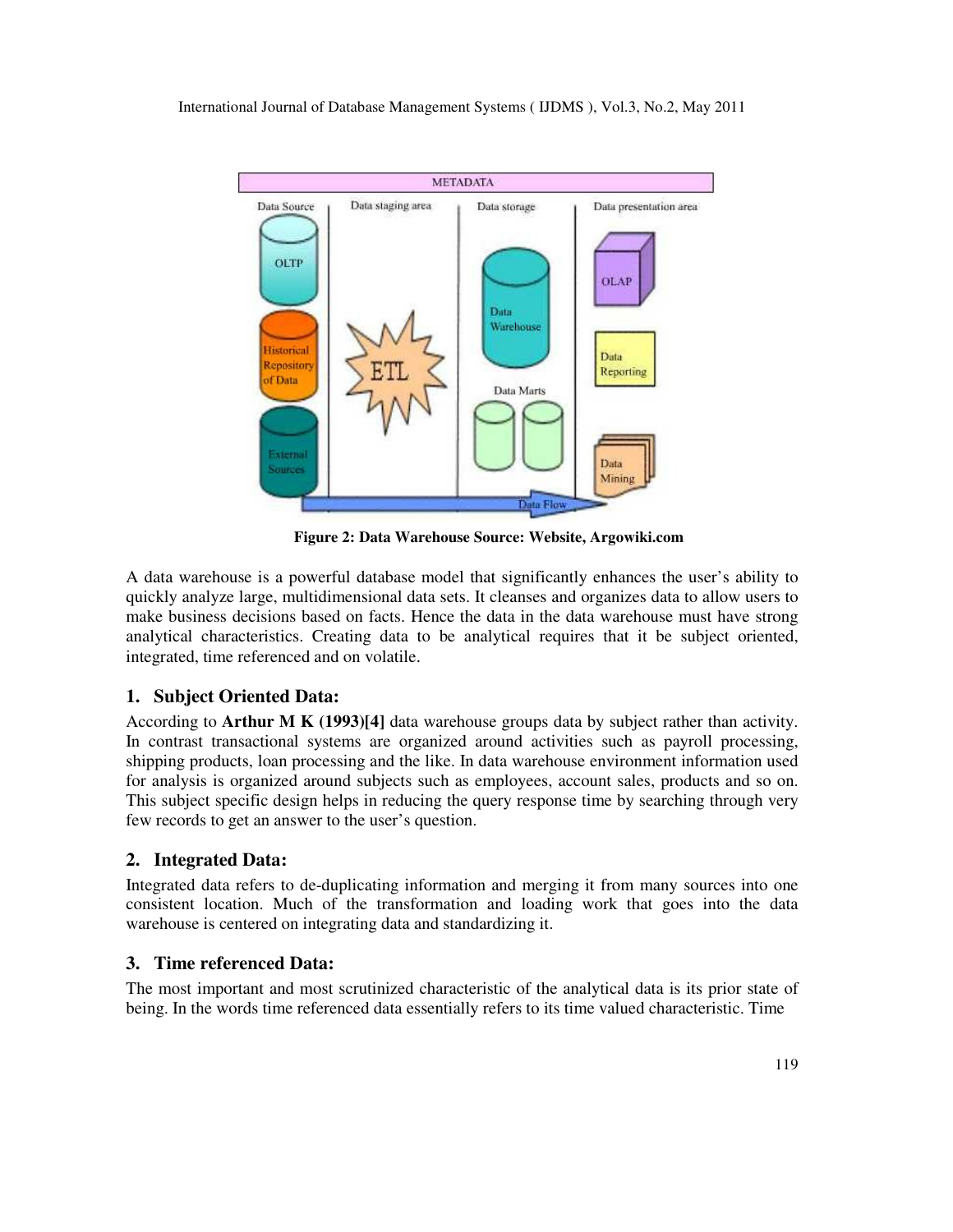referenced data when analyzed can also help in spotting the hidden trends between different associative data elements which may not be obvious to the naked eye. This exploration activity is termed data mining.

### **4. Non Volatile Data:**

Since the information in a data warehouse is heavily queried against time it is extremely important to preserve it pertaining to each and every business event of the company. The non volatility data, characteristic of data warehouse enables users to dig deep into history and arrive at specific business decisions based on facts.

# **3. LIMITATIONS OF USING RELATIONAL DATABASES IN DATA WAREHOUSING**

The limitations of relational database in data warehousing are:

### **i. Processing Efficiencies**

Because large scale databases may be composed of many interrelated tables, the overall design may be complex and therefore have slower reach and access times in comparison to the hierarchical and network models. The slower search and the access time may result in processing efficiencies which lead to an initial lack of acceptance of the relational model.

### **ii. Hardware Overheads:**

The relational database management system needs comparatively powerful hardware as it hides the implementation complexities and the physical data storage details from the users. For these relational database systems needs more powerful computers and data storage devices. So the relational database management systems need more powerful computers to run smoothly. But as the processing power of modern computers is increasing at a exponential rate ad in today's scenario the need for more processing power is not a big issue.

### **iii. Ease of design can result in bad design:**

**Park M (1996)[6]** says that the relational database is an easy to use design and use system. The users need not know the complex details of physical data storage. They need not know how the data is actually stored to access it. This ease of design ad use can lead to the development and implementation of very poorly designed database management systems. Since the database is efficient, these design efficiencies will not come into the picture when the database is designed and when there is only a small amount of data. As the size of the database increases, the poorly designed database will slow the system down, and will result in performance degradation and data corruption.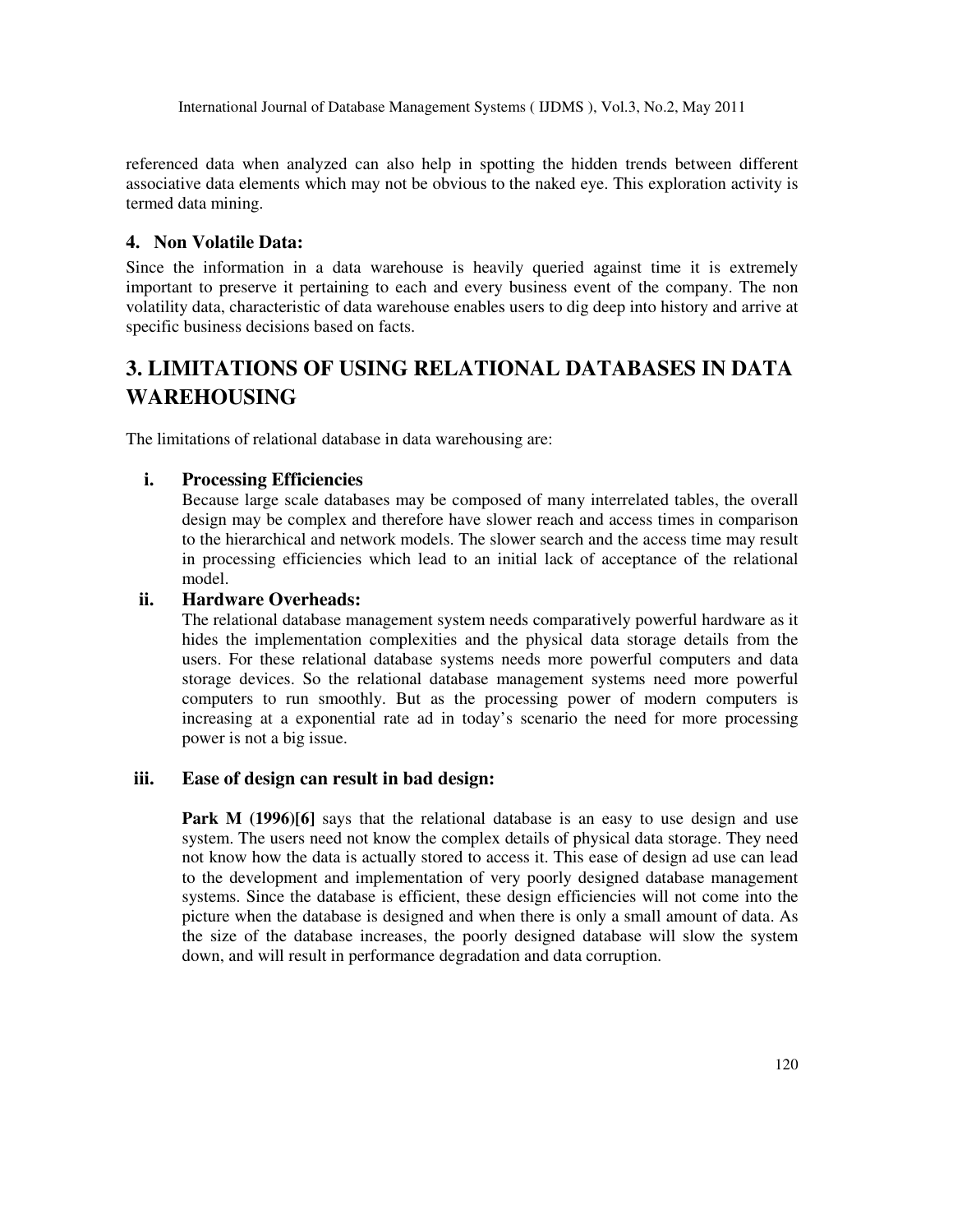### **iv. Information Island phenomenon:**

As the relational database systems are easy to use and implement, people or departments may create their own database and applications. This situation might hinder information integration that is necessary for the smooth and efficient functioning of the organization. Problems like data inconsistency, data duplication and data redundancy may also crop up.

### **v. Lots of Information**

Advancement in the information complexity can cause another drawback to the relational databases. Relational databases are made for collecting data by similar characteristics. Complex numbers, images, multimedia and design products oppose easy categorization which leads the way for a new database type called object-relational database management systems. These systems have the ability to be scalable and are designed to handle more complex applications.

### **vi. Structured Limits:**

Some relational databases have limits in the field lengths. When a database is designed the amount of data must be specified which can fit into the field. Search queries or some names are shorter than the original and this can lead to loss of data.

### **4. OBJECT ORIENTED DATA WAREHOUSING - A NEW APPROACH**

**According to Molina G H (1995) [7]** the object oriented data warehouse architecture are explained based on the proposed logical architecture. The differences between these architectures are the new metadata layer and "the object-orientation" approach. With the approach of objectoriented most layers in this architecture has the "Data Store" layer which consists of various types of objects which performs the underlying functions of each component. In this architecture, the flow of data is same to other architectures of data warehouse where the data can be gathered from diverse operational database systems, that are integrated, aggregated and summarized in the data warehouse, and it uses read-only data to support the analysis of complex data types. The object oriented data warehouse architecture consists of the following components. They are:

### **Application interface layer**

In the application interface layer, the objects of this component hide the complex processes of data from the user of data warehouse. The objects of this component are categorized into different groups which serves various services. Based on the application layer functionalities, each service gives response to the coming requests of the data analyzers, third party applications or other users of the data warehouse system. For data warehouse usage the main functions of the types of object of this layer is to receive the queries of user, and process the queries and then send the final request to the component of Data Warehouse Management. After that they obtain the results of queries from the core layer. In this architecture, a query is not executed directly at this layer. For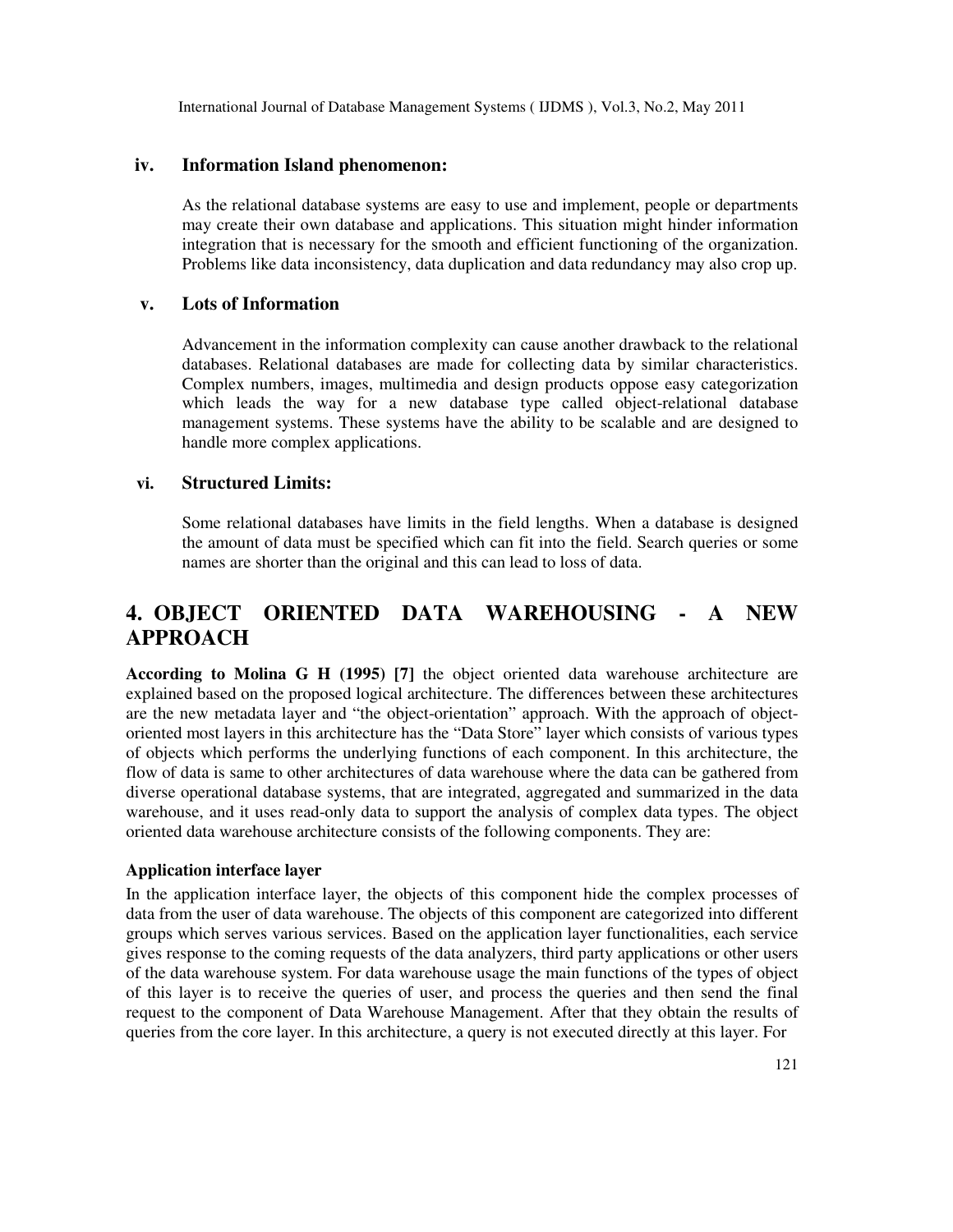administrating the data warehouse operations the objects of this layer will provide functions to manage the services of user, control the updates, and finally maintain the data processes of the warehouse. This means, that the services of new user can be added in this layer to support the new requirements for user if needed.

### **Data Acquisition**

The component of data acquisition is a tool which constructs the data warehouse and the data engine. The objects of data acquisition will transfer, extract and transform the data from various legacy operational data stores to the data warehouse of the object oriented data warehouse. The functions of this component are categorized into the sub-function levels that can be performed by the pattern types of objects.

#### **Managing the Data Warehouse**

**Roussopoulos N (1997) [8]** says that this component layer accesses the data directly from the data warehouse from the object oriented data warehouse. It provides the services, which separates the object oriented database and the application interface layer. In this component, various methods are applied to access the stored data in the object oriented data warehouse. Further the access methods of database can be added or updated to improve the data warehouse performance. This layer can be classified into 2 individual components which allow to distinguish clearly between the data input processing and the read-only data processing in data warehouse. The functions of this component are to read the necessary data, and to create new views of materials based on the data.

#### **Metadata**

In an object oriented data warehouse the metadata is defined for the metadata behavior objects which depend on their individual roles. For example, metadata can count its available frequency itself, by making the query usages statistics and so on. This means that many queries about the operations of warehouse can be answered easily by querying the metadata directly.

#### **Data store**

The data stored in the object oriented data warehouse differs from the data warehouse in the relational environment. Depending on the data types and requirements the designers of object oriented data warehouse can decide to model it as object hierarchy or as "cube" like structure just as Multidimensional OLAP, or like Object-Oriented OLAP. For example, in object oriented data warehouse simple data can be modeled in the structure of multidimensional data that looks like what must be done in the relational database systems. Otherwise, the user defined and the complex data can be modeled in the structures of object hierarchy that was suggested for object oriented database management systems. Further the objects of any layer specifically the objects of metadata can be modeled in the object oriented database.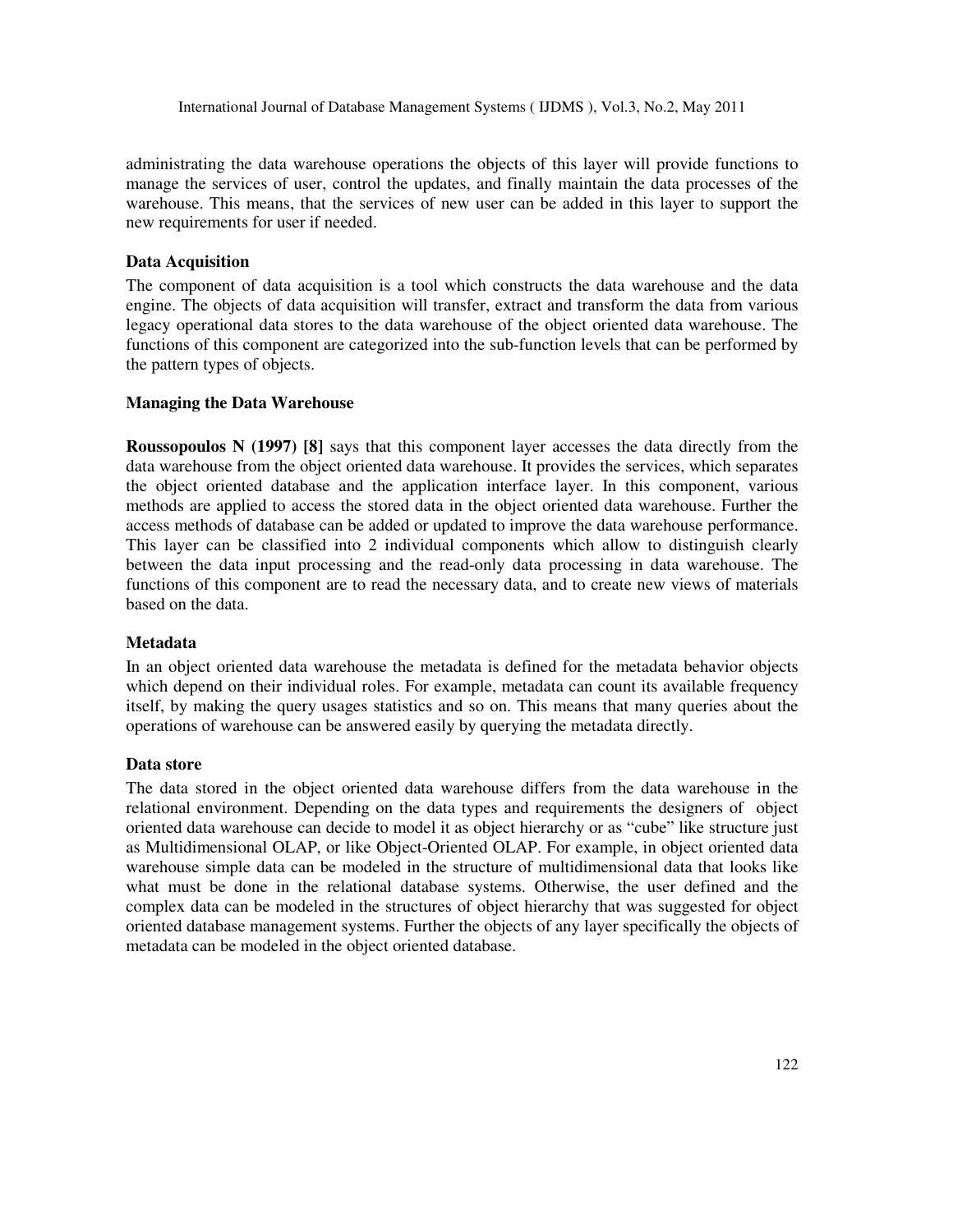### **5. THE ADVANTAGES OF OO DATABASE OVER RELATIONAL DATABASE:**

### **(i) Relational Databases**

According to **Swift R (1996) [9]** relational databases have dominated the database world for decades and they are particularly well suited for business data which usually lend themselves to structuring in the form of tables. Relational databases can be accessed by means of object oriented programming languages. However that does not turn a relational database into an object oriented one. In relational database model data are logically organized in two dimensional tables. Each individual fact or type of information is stored in its own table. The relational database model was developed using a branch of mathematics called set theory. In set theory a two dimensional collection of information is called a relation. A relational database management system allows users to query the tables to obtain information from one or more tables in a very flexible way. The relational database is attractive from a user's standpoint because end users often think of the data they need as a table. The capability of a relational database management is to handle complex queries is important. Although the relational database is considered to be a dramatic improvement over the network ad relational models, it does not have two disadvantages. First a relational database requires much more computer memory and processing time than the earlier models. Increases in computer processing speeds as well as a steady decrease I hardware costs have reduced the impact of this first disadvantage. The second disadvantage is that the relational database allows only text and numerical information to be stored in the database. It did not allow the inclusion of complex object types such as graphics, video, audio, or geographic information. The desire to include these complex objects in databases led to the development of object oriented databases.

#### **(ii) Object Oriented Database**

**Marlin E S (1992**) **[10]** says that object oriented databases can store free standing objects. In recent years there has been a trend in the direction of object oriented programming languages, object oriented databases have found only a small market niche. Object oriented database systems enables direct access to objects defined in the programming language in question and the storage of such objects in the database without conversion. It is precisely this that is not possible with relational database systems, in which everything must be structured in tables. Both simple and complex objects can be stored in an object oriented database model. In object oriented database other types of data can be stored. Object oriented database includes abstract data types that allow the users to define the characteristics of the data to be stored when developing an application. This overcomes the limitations of relational databases. Relational databases limit the types of data that can be stored in table columns. Instead of tables an object oriented database stores the data in objects.

An object can store attributes and instructions for actions that can be performed on the object or its attributes. These instructions are called encapsulated methods. Objects can be placed in a hierarchy attributes from objects higher in the hierarchy. Many researchers have argued that the object oriented database are superior to relational database most organizations still use relational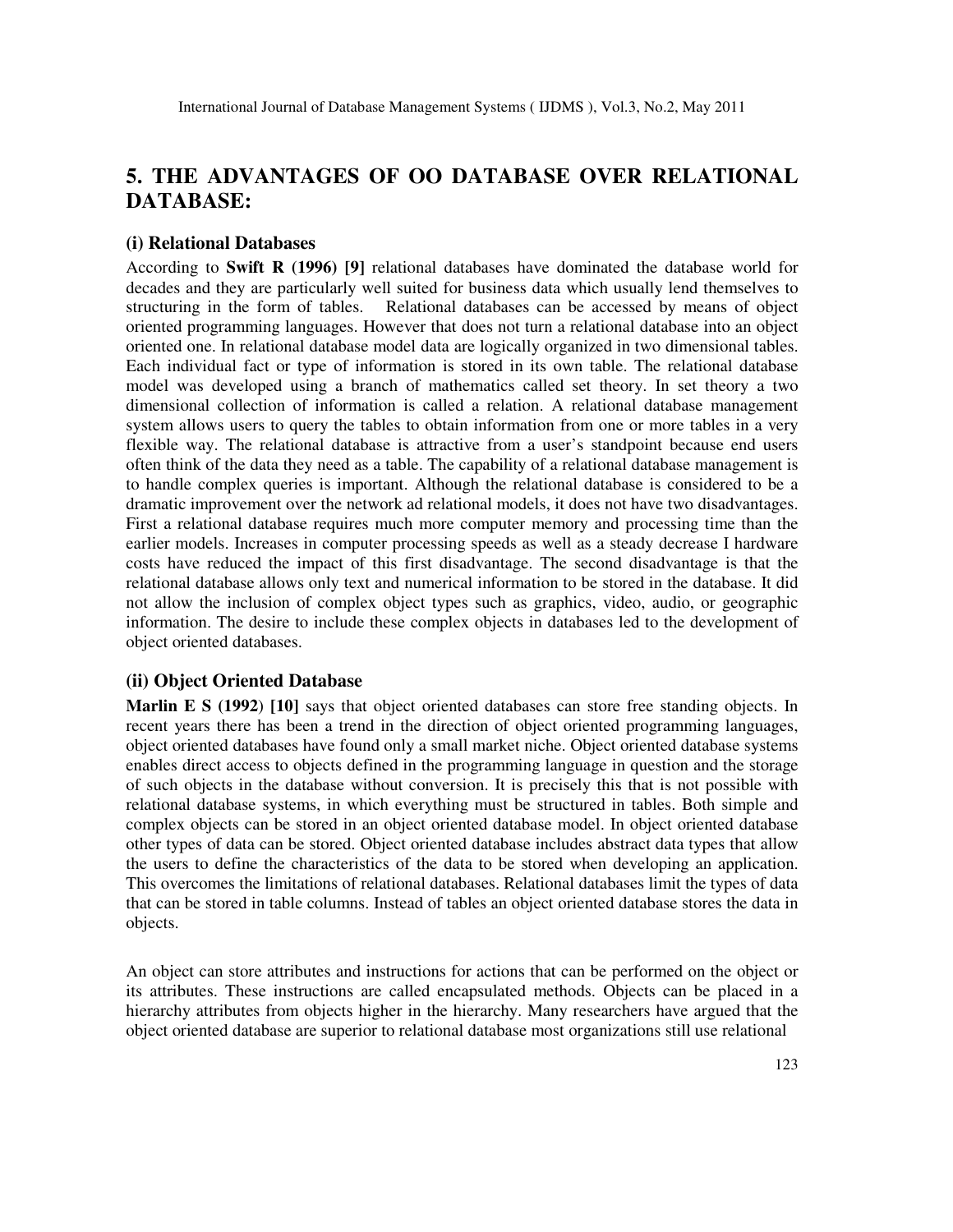database. The main advantage of an object oriented database is to store complex data types. In recent years object oriented relational database have been developed Ambhore, P.B. (2007) **[5].** This combined structure includes a relational database framework with the capability to store complex data types. Although developers continue to refine object oriented database most companies seem to be satisfied with relational or object oriented database at this time. The advantages of the object oriented database are:

- *Capable to handle many different types of data types:* An object oriented database can store any type of data including text, numbers, pictures, video and voice.
- *Combination of object oriented programming and database technology:* The object oriented database technology combines object oriented programming with the database technology to provide an integrated application development system. There are many advantages of including the definition of operations with the definition of data. First the operations which are defined are applied and are not depending on the specific database application running at the moment. Second the data types can be extended to support complex data.
- *Improves productivity:* Inheritance allows programmers to develop solutions to complex problems by defining the new objects in terms of defined objects in the past. Polymorphism and dynamic binding allows programmers to define operations for one object and then to share the specification of the operation with other object. These objects can further extend this operation to provide behaviors that are unique to those objects.
- *Data access:* Object oriented databases represent relationships explicitly supporting both navigational and associative access to information.

### **6. COMPARISONS OF OODBMS TO RDBMS**

There are concepts in the relational database model that are similar to those in the object database model. A relation or table in a relational database can be considered to be analogous to a class in an object database. A tuple is similar to an instance of a class but is different in that it has attributes but no behaviors. A column in a tuple is similar to a class attribute except that a column can hold only primitive data types while a class attribute can hold data of any type. Finally classes have methods which are computationally complete (meaning that general purpose control and computational structures are provided [McF 99]) while relational databases typically do not have computationally complete programming capabilities although some stored procedure languages come close. Below is a list of advantages and disadvantages of using an OODBMS over an RDBMS with an object oriented programming language.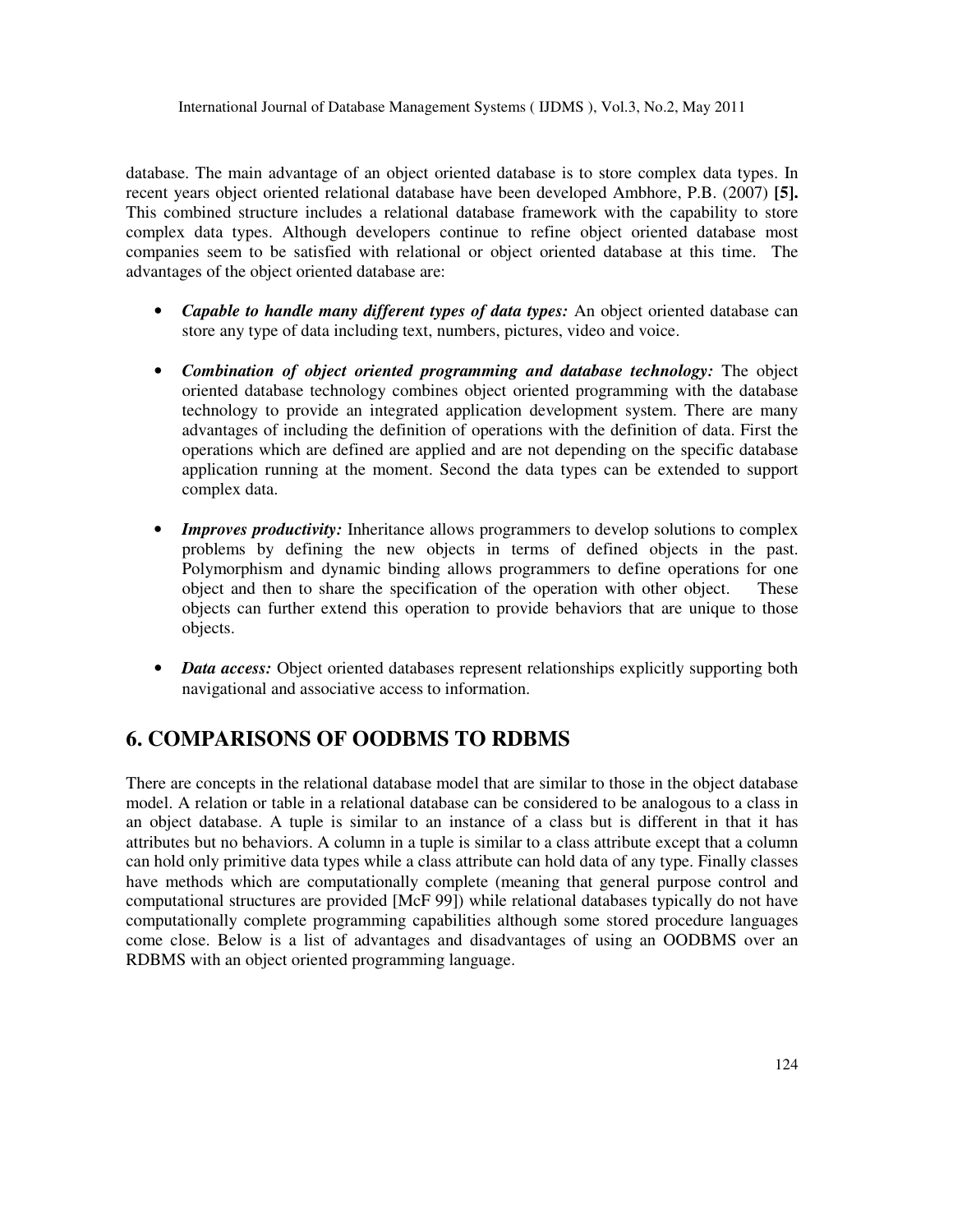### **Advantages**

- 1. Composite Objects and Relationships: Objects in an OODBMS can store an arbitrary number of atomic types as well as other objects. It is thus possible to have a large class which holds many medium sized classes which themselves hold many smaller classes, ad infinitum. In a relational database this has to be done either by having one huge table with lots of null fields or via a number of smaller, normalized tables which are linked via foreign keys. Having lots of smaller tables is still a problem since a join has to be performed every time one wants to query data based on the "Has-a" relationship between the entities. Also an object is a better model of the real world entity than the relational tuples with regards to complex objects. The fact that an OODBMS is better suited to handling complex, interrelated data than an RDBMS means that an OODBMS can outperform an RDBMS by ten to a thousand times depending on the complexity of the data being handled.
- 2. Class Hierarchy: Data in the real world is usually has a hierarchical characteristic. The ever popular Employee example used in most RDBMS texts is easier to describe in an OODBMS than in an RDBMS. An Employee can be a Manager or not, this is usually done in an RDBMS by having a type identifier field or creating another table which uses foreign keys to indicate the relationship between Managers and Employees. In an OODBMS, the Employee class is simply a parent class of the Manager class.
- 3. Circumventing the Need for a Query Language: A query language is not necessary for accessing data from an OODBMS unlike an RDBMS since interaction with the database is done by transparently accessing objects. It is still possible to use queries in an OODBMS however.
- 4. No Impedence Mismatch: In a typical application that uses an object oriented programming language and an RDBMS, a significant amount of time is usually spent mapping tables to objects and back. There are also various problems that can occur when the atomic types in the database do not map cleanly to the atomic types in the programming language and vice versa. This "impedance mismatch" is completely avoided when using an OODBMS.
- 5. No Primary Keys: The user of an RDBMS has to worry about uniquely identifying tuples by their values and making sure that no two tuples have the same primary key values to avoid error conditions. In an OODBMS, the unique identification of objects is done behind the scenes via OIDs and is completely invisible to the user. Thus there is no limitation on the values that can be stored in an object.
- 6. One Data Model: A data model typically should model entities and their relationships, constraints and operations that change the states of the data in the system. With an RDBMS it is not possible to model the dynamic operations or rules that change the state of the data in the system because this is beyond the scope of the database. Thus applications that use RDBMS systems usually have an Entity Relationship diagram to model the static parts of the system and a separate model for the operations and behaviors of entities in the application.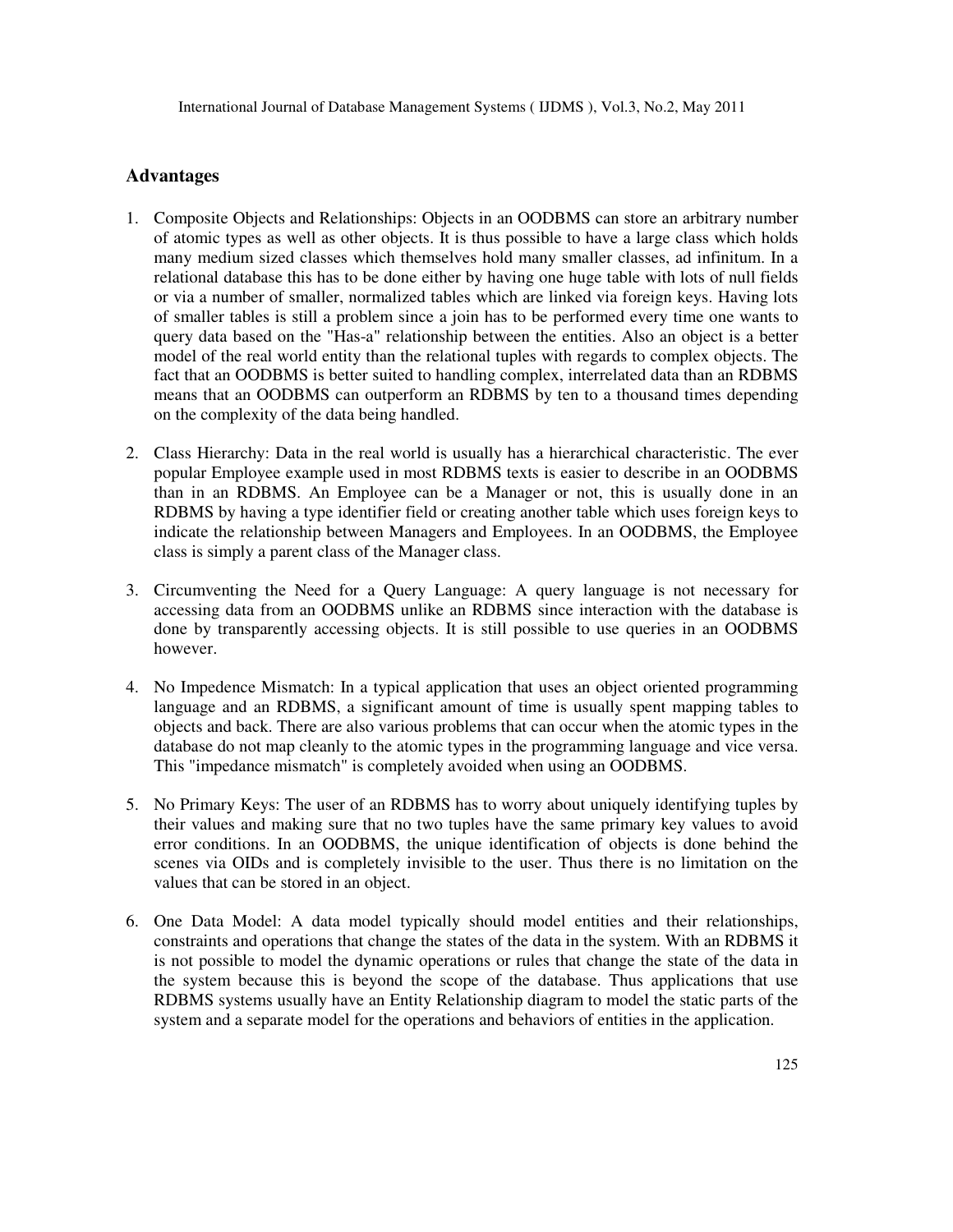With an OODBMS there is no disconnecting between the database model and the application model because the entities are just other objects in the system. An entire application can thus be comprehensively modeled in one UML diagram.

### **7. THE FUTURE**

**Michael S (1991) [12]** concludes that in this study the migration from the relational database management system to object oriented database management system are focused. It is too much to ask for the framework of an application to support natural and deft objects manipulation in both the on line (object oriented database management system) and off line (relational database management system) forms. In any case, the issues of data representation and the subject of research in the community of academic database are not the crucial problems. Instead, the core issues lie in the areas that recognize the most persistent data where the transaction semantics, object identity and the naming of object are denoted. The object oriented database management system provides fast, direct, and application-pertinent access of object and the Relational database provides a generalized evolution with clear representation. The solutions of long-term may be a hybrid system, in which the object oriented database management system manages the data that can be erased to the Relational database when the evolution of data is required.

### **8. CONCLUSION**

In this paper we have discussed the concept of object oriented data warehousing. For complex data the object oriented database management system is faster and better than relational database management system. For object oriented database management system, the goal is to direct the persistent objects manipulations by the application software. The inseparable practices are the operational burdens and the semantic burdens who attend the direct manipulation. Data warehouses contain consolidated data from many databases and other external data sources, spanning long time periods, and augmented with summary information. There are many new challenges in designing, creating and maintaining large data warehouses.[14],[16],[3],[4] There are several new promising research issues some of which are related to problems that the database community has worked on for several years, but others are only just beginning to be addressed. For modern (i.e. object–relational or object–oriented) data warehousing systems the mechanisms of increasing their efficiency have to be more sophisticated, as data to be processed are of arbitrary complex structure and behavior. In the future we will try to enhance our research for more friendly environmental domains so as to reach the more flexible object oriented data warehousing system.

### **REFERENCES**

- 1. Inman W (1993), *Data Warehouse Building,* John Wiley & Sons, London.
- 2. Darter C J (1995), Introduction to Database System, Addison Wesley, New York.
- 3. Mary S L (1995), Object oriented Databases: An Introduction, Addison-Wesley, New York.